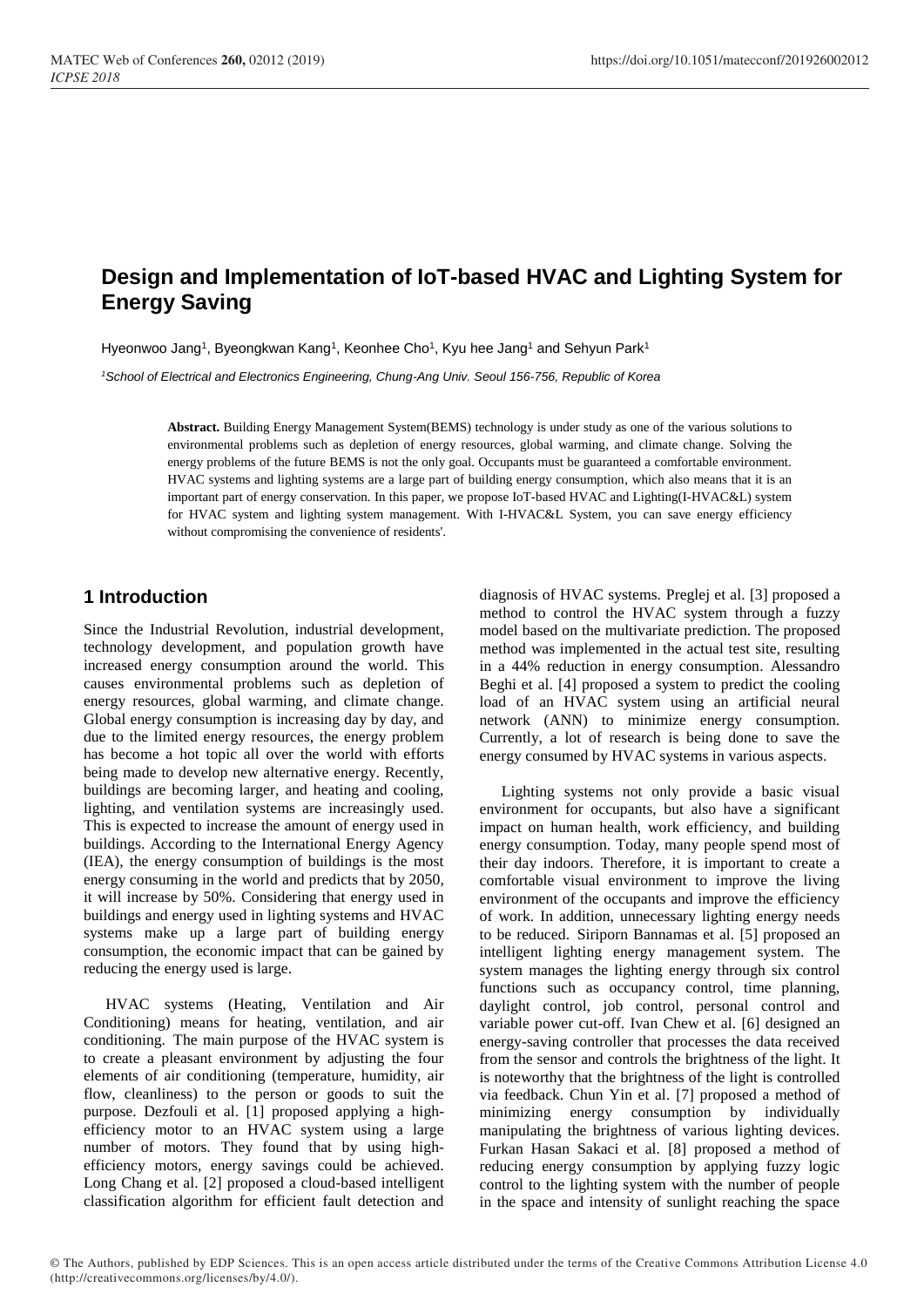as parameters. Wan Norsyafizan W. Muhamad et al. [9] proposed a system that improves energy efficiency by determining the minimum number of lights required at a specific location without compromising the quality of the lighting. Increasing energy efficiency without compromising user convenience is a must for lighting systems. In order to save energy, the lighting system is undergoing much research on the brightness and scheduling of the lighting.

The main goal of the building is to provide shelter to residents and create a comfortable environment. This means that you need to provide a pleasant environment for your residents while reducing building energy. If the residents are not provided with a comfortable environment, they can take the traditional approach rather than the energy saving method. In this paper, we propose an I-HVAC&L System that manages and controls the HVAC and lighting system, which occupies a large part of the building energy consumption, by combining IoT technology. The I-HVAC&L System based on the IoT network environment manages the HVAC system and the lighting system according to the environmental information acquired by the space.

The remainder of this paper is organized as follows. Section 2 introduces the architecture for the proposed system in paper and also introduces sequence diagrams for setting up, operating, and creating energy management policies for the system. Section 3 discusses the implementation of the proposed system hardware and software and experimental results. Finally, conclusions and future studies are presented in Section 4.



#### **2 System architecture**

Figure 1 shows an overview of the proposed system. The proposed system consists of the device, sensor box, IoT-Device, gateway and intelligent central manager (ICM). The device consists of an HVAC system consisting of a ventilation and air conditioning system and a lighting

system and device is connected to an IoT-based device for control. An IoT-based device consists of a smart electronic switch and a remote controller and collects data such as control and energy usage and current operating status of the devices. The IoT-based device is connected to the gateway and sends and receives control signals and data. The sensor box collects temperature, humidity, illumination and air quality data (CO2, CO, PM10, VOC, etc.) inside and outside of the building to be used to control the HVAC system and lighting system. The gateway connects to the sensor box and IoT-based device through Zigbee communication and stores the device information and the data collected from the sensor box in the database. The ICM connects to all gateways in the building through the network and stores and manages the data stored in the gateways in the database. The ICM can also provide customized services based on sensor data per gateway installed. Administrators can analyze the operation of the system through the monitoring function of the interface and establish an energy management policy. The central management unit also has the capability to detect abnormalities of the devices and notify the manager in the event of an error. This feature allows administrators to quickly recognize and respond to device anomalies.



**Figure 2.** Sequence of system setting.

Figure 2 shows the system setup sequence. As shown in the figure, the connection between each device is performed first. Then the IoT-based device in the gateway and ICM are registered. The ICM provides webbased and mobile interfaces to administrators. Administrators can set up an energy management policy in accordance with the indoor air quality (IAQ) and finish through it.

Figure 3 shows the system operating sequence. The system automates the operation of the system by comparing the indoor and outdoor air and illuminance information collected in real time with the administrator setting energy management policy set up previously. The automated operation can improve user convenience and energy efficiency. To automate the lighting system, make sure that the amount of light currently in the room meets

**Figure 1.** Overview of System Architecture.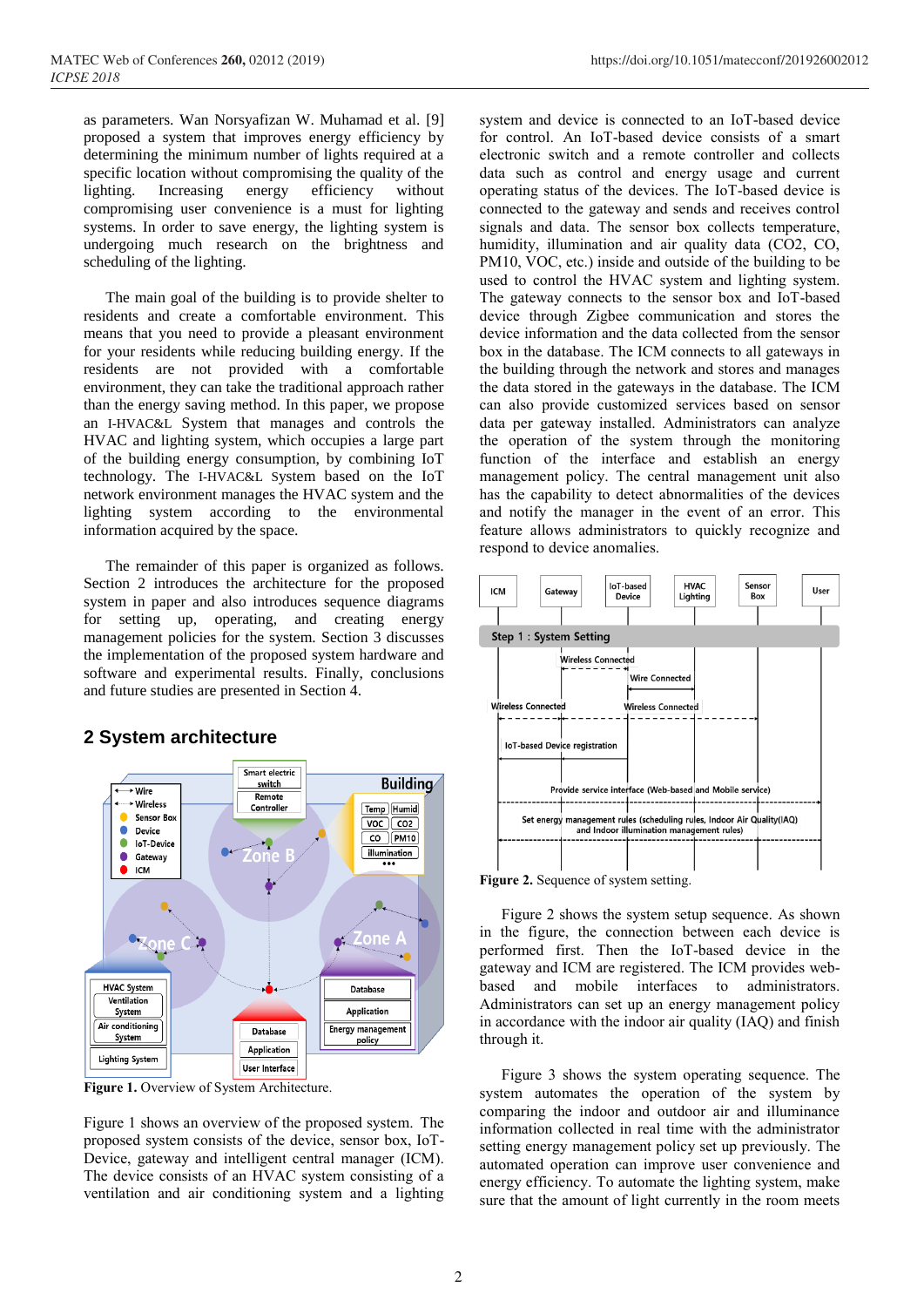the level set by the administrator. Compare the indoor and outdoor illumination data and reduce the brightness of the lighting if the outside is brighter than the inside. Also, if there are no people in the area, reduce the brightness. This follows the policies set by the administrator so that you can conserve Lighting energy consumption without compromising user comfort. Compare temperature and humidity data collected in real time for automation of HVAC systems with policies set by the administrator. After that, the air conditioning system is activated based on the comparison to maintain the desired temperature and humidity conditions. In addition, if the room air is contaminated, the system automatically activates the ventilation system to purify the air. At the same time, it reports the air pollution information and the ventilation system operation information to the manager in real time. This allows the administrator to know why the ventilation system started to operate at that specific time. It is also designed to report to the administrator in real time when a device failure is detected. This allows the administrator to know what is wrong with the device and to check the device to take appropriate action.



**Figure 3.** The sequence of system operation.

Figure 4 shows the energy management policy creation sequence. As shown in the figure, the ICM analyses energy consumption. Administrators monitor IAQ information, system operation information, and energy consumption analysis information through the service interface. Based on this information, you set up scheduling rules, IAQ management rules, user-optimized temperature, humidity and roughness management rules. This allows users to flexibly provide feedback regarding energy management policies.



**Figure 4.** Sequence of energy management policy creation.

#### **3 Implementation**

We have verified the energy-saving efficiency of the I-HVAC&L system by building a pilot testbed environment in the actual building. The testbed building is three rooms in Chun-Ang University. Each room is equipped with a single gateway to control the HVAC system and lighting system in the room. An IoT-based device consists of a smart electronic switch and a remote controller and performs the functions mentioned in the system architecture. The sensor box is also installed on each room and roof to measure room temperature, humidity, illumination and air quality.



**Figure 5.** Hardware of the proposed system.

Figure 5 shows the prototype of the proposed I-HVAC&L system. The gateway consists of Raspberry Pi3 and Zigbee based on the open source IoT platform. The sensor box consists of an 8-bit microcontroller unit